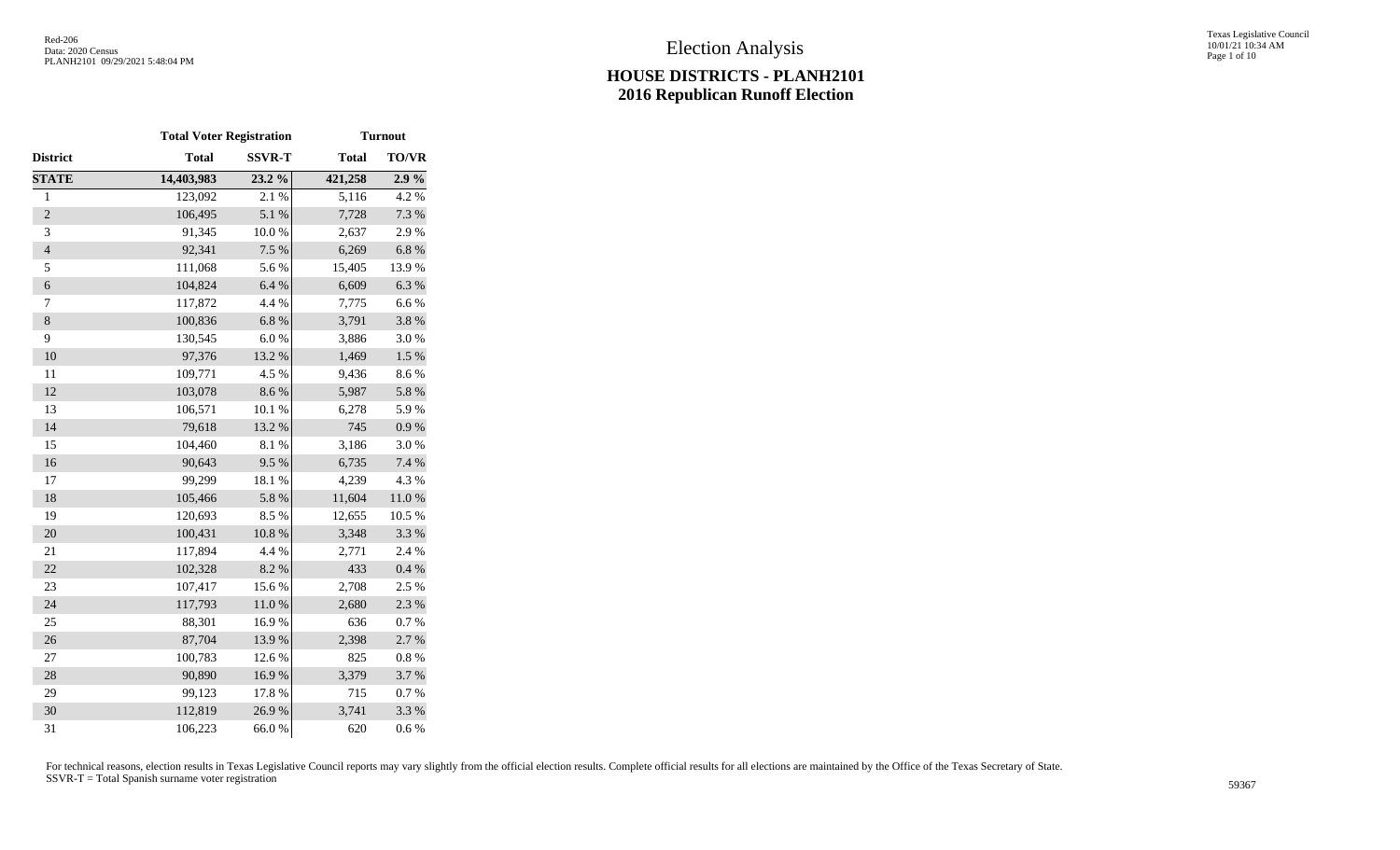|                 | <b>Total Voter Registration</b> |               | <b>Turnout</b> |              |  |  |
|-----------------|---------------------------------|---------------|----------------|--------------|--|--|
| <b>District</b> | <b>Total</b>                    | <b>SSVR-T</b> | <b>Total</b>   | <b>TO/VR</b> |  |  |
| 32              | 103,766                         | 30.4 %        | 1,441          | 1.4 %        |  |  |
| 33              | 94,221                          | $8.1~\%$      | 5,713          | 6.1%         |  |  |
| 34              | 103,171                         | 64.8 %        | 557            | $0.5~\%$     |  |  |
| 35              | 64,950                          | 79.7%         | 510            | $0.8~\%$     |  |  |
| 36              | 75,319                          | 85.3%         | 270            | 0.4%         |  |  |
| 37              | 90,107                          | 81.4%         | 1,088          | 1.2%         |  |  |
| 38              | 78,247                          | 80.7%         | 659            | $0.8~\%$     |  |  |
| 39              | 70,217                          | 84.9%         | 223            | $0.3~\%$     |  |  |
| 40              | 68,443                          | 86.1 %        | 462            | $0.7~\%$     |  |  |
| 41              | 75,091                          | 73.2 %        | 627            | $0.8~\%$     |  |  |
| 42              | 87,892                          | 86.7%         | 61             | $0.1~\%$     |  |  |
| 43              | 115,641                         | 55.3%         | 2,440          | 2.1 %        |  |  |
| 44              | 100,192                         | 25.0%         | 1,589          | 1.6 %        |  |  |
| 45              | 86,737                          | 27.2 %        | 810            | 0.9 %        |  |  |
| 46              | 89,903                          | 17.6%         | 380            | 0.4 %        |  |  |
| 47              | 127,391                         | 14.3 %        | 1,405          | $1.1~\%$     |  |  |
| 48              | 120,519                         | $8.1~\%$      | 1,732          | $1.4~\%$     |  |  |
| 49              | 131,416                         | 11.9%         | 706            | 0.5 %        |  |  |
| 50              | 83,088                          | 19.7%         | 440            | $0.5~\%$     |  |  |
| 51              | 89,241                          | 36.9%         | 252            | 0.3%         |  |  |
| 52              | 86,879                          | 13.6 %        | 1,768          | 2.0%         |  |  |
| 53              | 127,783                         | 24.0%         | 9,725          | 7.6%         |  |  |
| 54              | 87,564                          | 13.0%         | 4,709          | 5.4 %        |  |  |
| 55              | 87,158                          | 12.4 %        | 3,976          | 4.6%         |  |  |
| 56              | 102,368                         | $11.3\ \%$    | 1,405          | $1.4~\%$     |  |  |
| 57              | 86,239                          | $9.0\;\%$     | 2,885          | 3.3 %        |  |  |
| 58              | 91,658                          | 9.5%          | 7,875          | 8.6%         |  |  |
| 59              | 98,212                          | 7.3 %         | 5,737          | 5.8 %        |  |  |
| 60              | 77,914                          | 9.1%          | 1,609          | 2.1 %        |  |  |
| 61              | 103,556                         | 6.1 %         | 8,207          | 7.9%         |  |  |
| 62              | 105,496                         | 4.2 %         | 2,681          | 2.5 %        |  |  |
| 63              | 106,415                         | 8.7%          | 1,174          | 1.1 %        |  |  |
| 64              | 98,356                          | 9.2 %         | 3,521          | 3.6%         |  |  |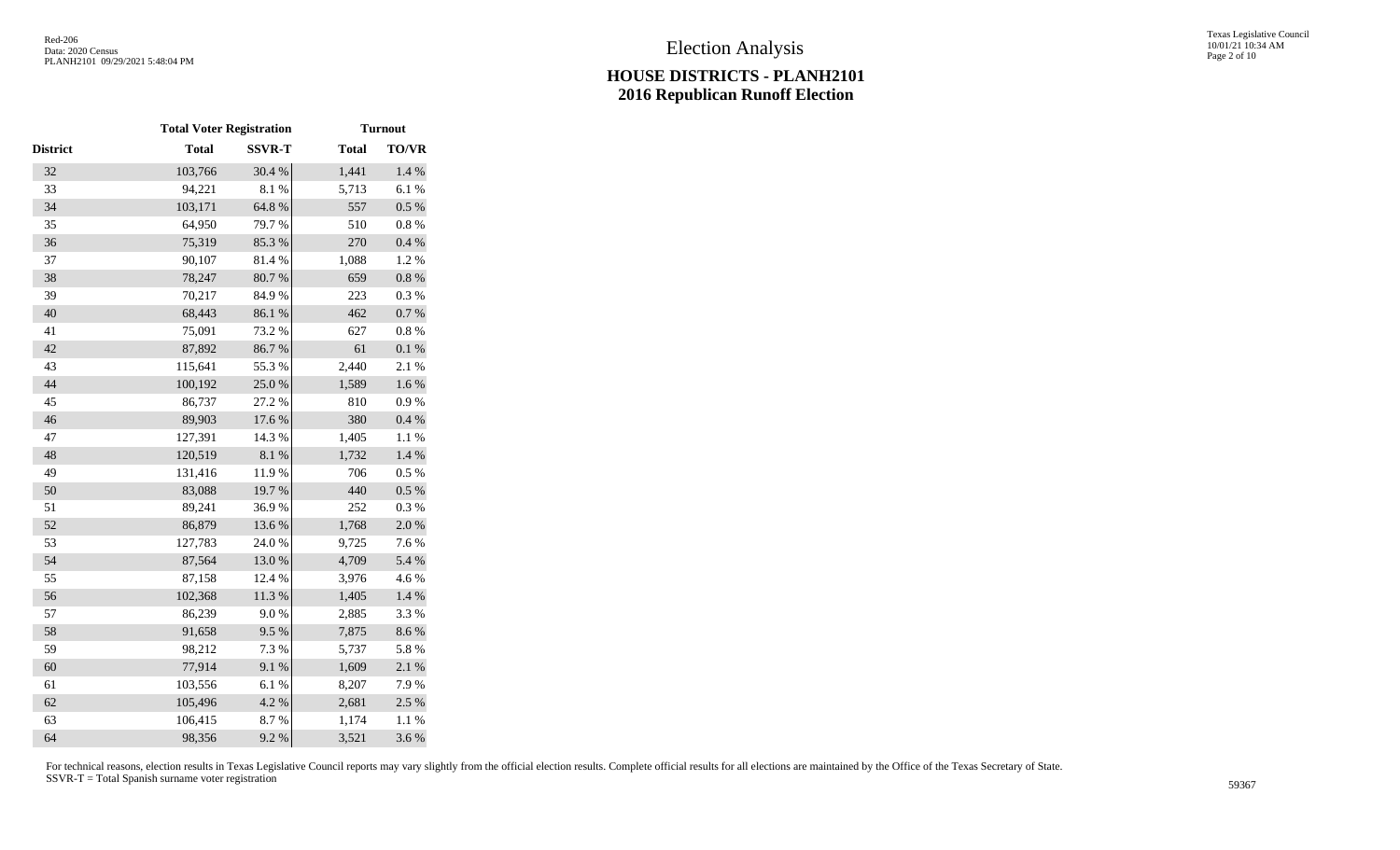|          | <b>Total Voter Registration</b> |               | <b>Turnout</b> |              |  |  |
|----------|---------------------------------|---------------|----------------|--------------|--|--|
| District | <b>Total</b>                    | <b>SSVR-T</b> | <b>Total</b>   | <b>TO/VR</b> |  |  |
| 65       | 101,072                         | 8.1 %         | 1,049          | $1.0\ \%$    |  |  |
| 66       | 95,457                          | 5.6%          | 2,245          | 2.4 %        |  |  |
| 67       | 114,446                         | 5.8 %         | 2,488          | 2.2 %        |  |  |
| 68       | 120,241                         | 8.4%          | 10,767         | 9.0%         |  |  |
| 69       | 114,824                         | $10.2~\%$     | 2,200          | 1.9%         |  |  |
| 70       | 83,467                          | 6.5%          | 2,039          | 2.4 %        |  |  |
| 71       | 102,855                         | 14.6 %        | 14,097         | 13.7%        |  |  |
| 72       | 99,165                          | 24.2 %        | 2,881          | 2.9%         |  |  |
| 73       | 110,757                         | 13.3 %        | 11,794         | 10.6%        |  |  |
| 74       | 99,357                          | 67.4 %        | 497            | 0.5 %        |  |  |
| 75       | 64,615                          | 82.4 %        | 132            | 0.2 %        |  |  |
| 76       | 92,685                          | 15.2 %        | 1,296          | 1.4 %        |  |  |
| 77       | 110,549                         | 79.9%         | 375            | 0.3%         |  |  |
| 78       | 106,565                         | 54.1 %        | 764            | 0.7 %        |  |  |
| 79       | 107,589                         | 71.8%         | 593            | 0.6 %        |  |  |
| 80       | 98,882                          | 73.7%         | 429            | 0.4 %        |  |  |
| 81       | 79,993                          | 40.6%         | 1,495          | 1.9%         |  |  |
| 82       | 85,865                          | 26.8%         | 2,329          | 2.7%         |  |  |
| 83       | 100,883                         | 23.3 %        | 14,522         | 14.4 %       |  |  |
| 84       | 93,860                          | 28.3 %        | 9,295          | 9.9%         |  |  |
| 85       | 115,323                         | 13.9%         | 4,618          | 4.0%         |  |  |
| 86       | 103,085                         | $16.0~\%$     | 1,609          | $1.6\ \%$    |  |  |
| 87       | 91,455                          | 20.9%         | 3,385          | 3.7%         |  |  |
| 88       | 104,539                         | 31.4 %        | 11,083         | $10.6\;\%$   |  |  |
| 89       | 95,918                          | 8.3%          | 1,535          | 1.6%         |  |  |
| 90       | 76,595                          | 38.6%         | 1,475          | 1.9%         |  |  |
| 91       | 99,250                          | 12.4 %        | 2,860          | 2.9%         |  |  |
| 92       | 73,045                          | 15.5 %        | 1,514          | 2.1 %        |  |  |
| 93       | 81,953                          | 13.4 %        | 1,502          | 1.8 %        |  |  |
| 94       | 113,380                         | 8.1 %         | 6,253          | 5.5 %        |  |  |
| 95       | 90,499                          | 12.0%         | 1,433          | 1.6%         |  |  |
| 96       | 107,529                         | 9.1%          | 4,744          | 4.4 %        |  |  |
| 97       | 101,759                         | 9.6 %         | 4,700          | 4.6%         |  |  |
|          |                                 |               |                |              |  |  |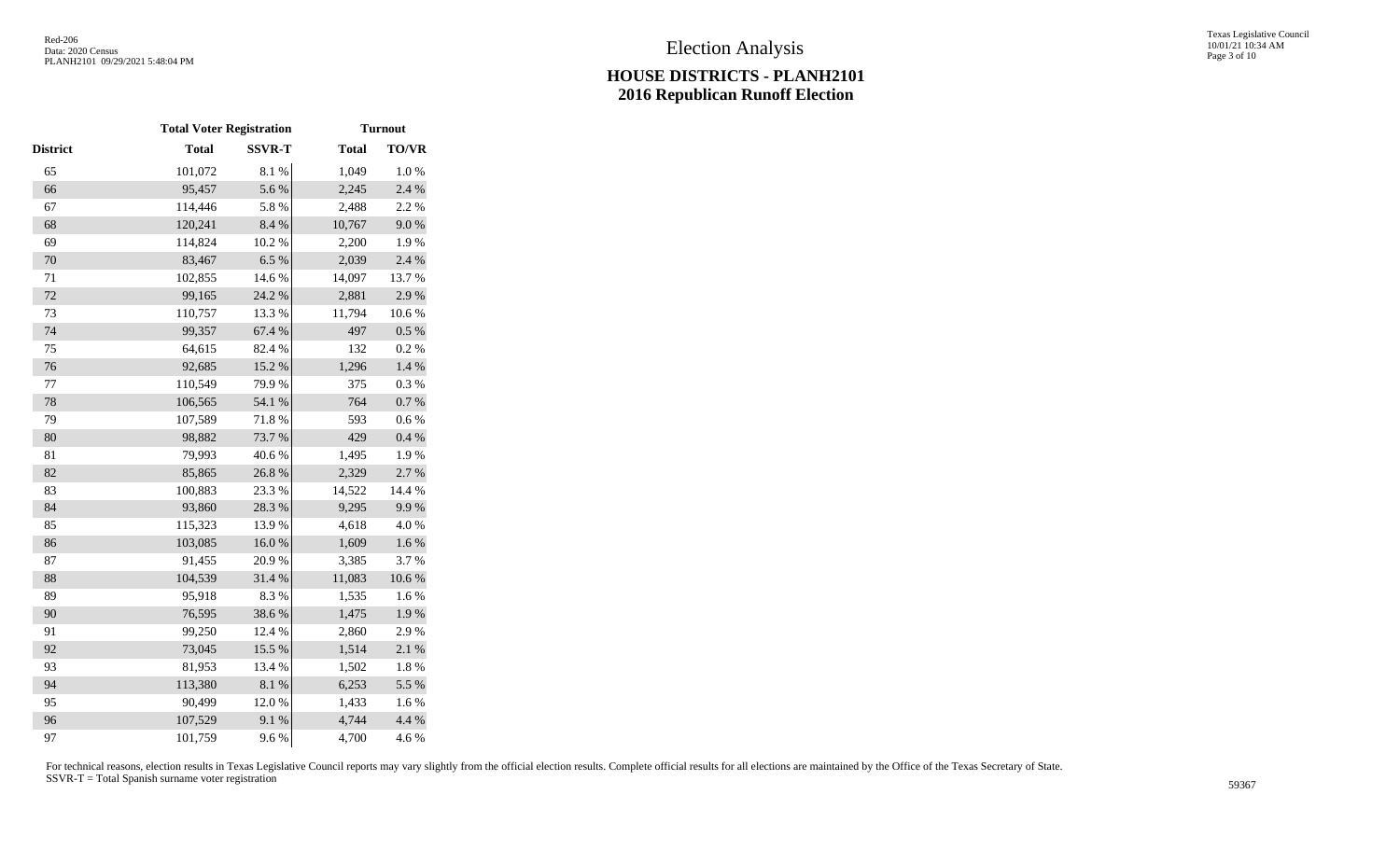|                 | <b>Total Voter Registration</b> |                  | <b>Turnout</b> |              |  |  |
|-----------------|---------------------------------|------------------|----------------|--------------|--|--|
| <b>District</b> | <b>Total</b>                    | <b>SSVR-T</b>    | <b>Total</b>   | <b>TO/VR</b> |  |  |
| 98              | 117,665                         | 5.6%             | 3,673          | 3.1 %        |  |  |
| 99              | 97,397                          | 14.9%            | 3,335          | 3.4 %        |  |  |
| 100             | 93,934                          | 14.0 %           | 308            | 0.3 %        |  |  |
| 101             | 88,883                          | 15.3 %           | 1,100          | 1.2%         |  |  |
| 102             | 81,530                          | $11.1\text{ }\%$ | 854            | $1.0\ \%$    |  |  |
| 103             | 72,738                          | 33.9%            | 431            | $0.6\ \%$    |  |  |
| 104             | 75,607                          | 42.0%            | 181            | 0.2 %        |  |  |
| 105             | 66,242                          | 22.4 %           | 581            | 0.9%         |  |  |
| 106             | 81,495                          | 7.9%             | 1,227          | 1.5 %        |  |  |
| 107             | 81,062                          | 16.6%            | 837            | $1.0\ \%$    |  |  |
| 108             | 122,800                         | 4.5 %            | 2,191          | $1.8\ \%$    |  |  |
| 109             | 96,683                          | 8.3%             | 312            | 0.3%         |  |  |
| 110             | 65,680                          | 27.6%            | 165            | $0.3~\%$     |  |  |
| 111             | 106,360                         | 11.5 %           | 769            | 0.7 %        |  |  |
| 112             | 108,184                         | 7.8 %            | 1,668          | $1.5 \%$     |  |  |
| 113             | 88,310                          | 18.1 %           | 830            | 0.9%         |  |  |
| 114             | 75,826                          | 29.8%            | 393            | 0.5 %        |  |  |
| 115             | 90,081                          | 9.4%             | 1,119          | 1.2%         |  |  |
| 116             | 100,263                         | 48.9%            | 856            | 0.9 %        |  |  |
| 117             | 74,021                          | 58.5 %           | 418            | 0.6 %        |  |  |
| 118             | 97,407                          | 54.9%            | 640            | $0.7~\%$     |  |  |
| 119             | 94,280                          | 51.5%            | 504            | 0.5%         |  |  |
| 120             | 94,751                          | 32.2 %           | 726            | $0.8~\%$     |  |  |
| 121             | 118,817                         | 21.3%            | 2,736          | 2.3 %        |  |  |
| 122             | 101,423                         | 22.8 %           | 1,350          | 1.3 %        |  |  |
| 123             | 109,478                         | 49.5 %           | 1,284          | 1.2%         |  |  |
| 124             | 85,107                          | 61.7%            | 354            | 0.4 %        |  |  |
| 125             | 110,348                         | 54.2 %           | 795            | $0.7~\%$     |  |  |
| 126             | 109,630                         | $11.8\ \%$       | 2,744          | 2.5 %        |  |  |
| 127             | 108,100                         | 13.2 %           | 2,832          | 2.6%         |  |  |
| 128             | 94,422                          | 19.1 %           | 5,710          | $6.0\ \%$    |  |  |
| 129             | 109,466                         | 13.9%            | 2,962          | 2.7%         |  |  |
| 130             | 97,283                          | 11.5 %           | 1,749          | 1.8 %        |  |  |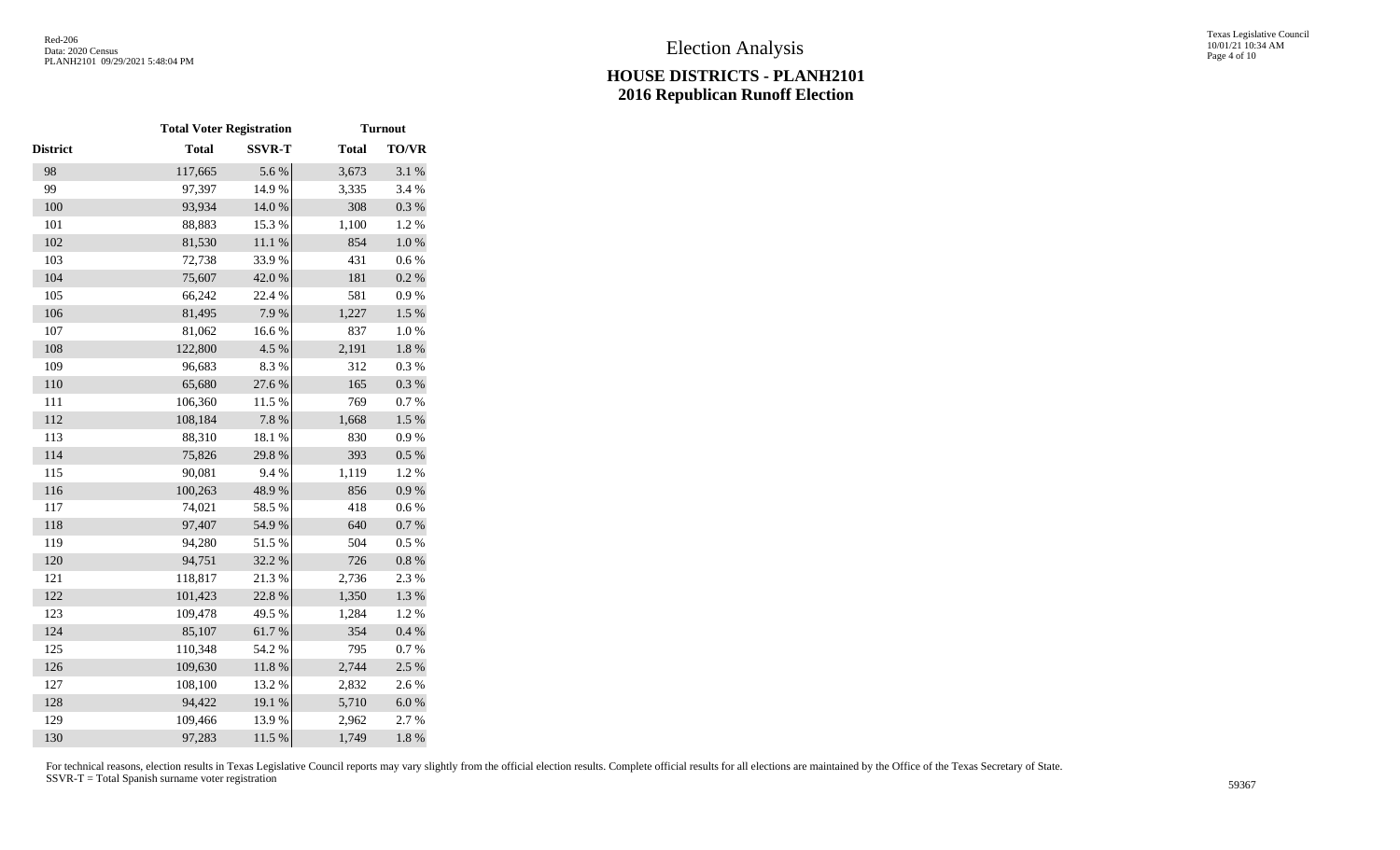Texas Legislative Council 10/01/21 10:34 AM Page 5 of 10

|         |               | <b>Turnout</b>                  |              |  |  |
|---------|---------------|---------------------------------|--------------|--|--|
| Total   | <b>SSVR-T</b> | <b>Total</b>                    | <b>TO/VR</b> |  |  |
| 76,043  | 24.4 %        | 557                             | 0.7 %        |  |  |
| 79,404  | 14.8%         | 1,426                           | 1.8%         |  |  |
| 102,468 | 7.9 %         | 4,531                           | 4.4 %        |  |  |
| 120,795 | 8.2%          | 3,265                           | 2.7 %        |  |  |
| 78,799  | 24.2 %        | 695                             | 0.9%         |  |  |
| 97,794  | 13.9%         | 2,054                           | 2.1 %        |  |  |
| 54,889  | 20.8%         | 925                             | 1.7%         |  |  |
| 100,096 | 18.4 %        | 2,923                           | 2.9%         |  |  |
| 92,278  | 18.4 %        | 941                             | 1.0%         |  |  |
| 63,656  | 58.6%         | 286                             | 0.4 %        |  |  |
| 79,337  | 17.1 %        | 319                             | 0.4%         |  |  |
| 75,061  | $21.0\ \%$    | 325                             | 0.4 %        |  |  |
| 75,271  | 54.1 %        | 629                             | 0.8 %        |  |  |
| 73,659  | 53.8%         | 961                             | 1.3%         |  |  |
| 88,810  | 48.3%         | 651                             | 0.7 %        |  |  |
| 101,329 | 10.4 %        | 953                             | 0.9 %        |  |  |
| 100,874 | 17.8%         | 517                             | 0.5%         |  |  |
| 79,140  | 29.4 %        | 1,072                           | 1.4 %        |  |  |
| 81,265  | 20.3 %        | 624                             | $0.8\ \%$    |  |  |
| 88,036  | 14.0%         | 1,531                           | 1.7%         |  |  |
|         |               | <b>Total Voter Registration</b> |              |  |  |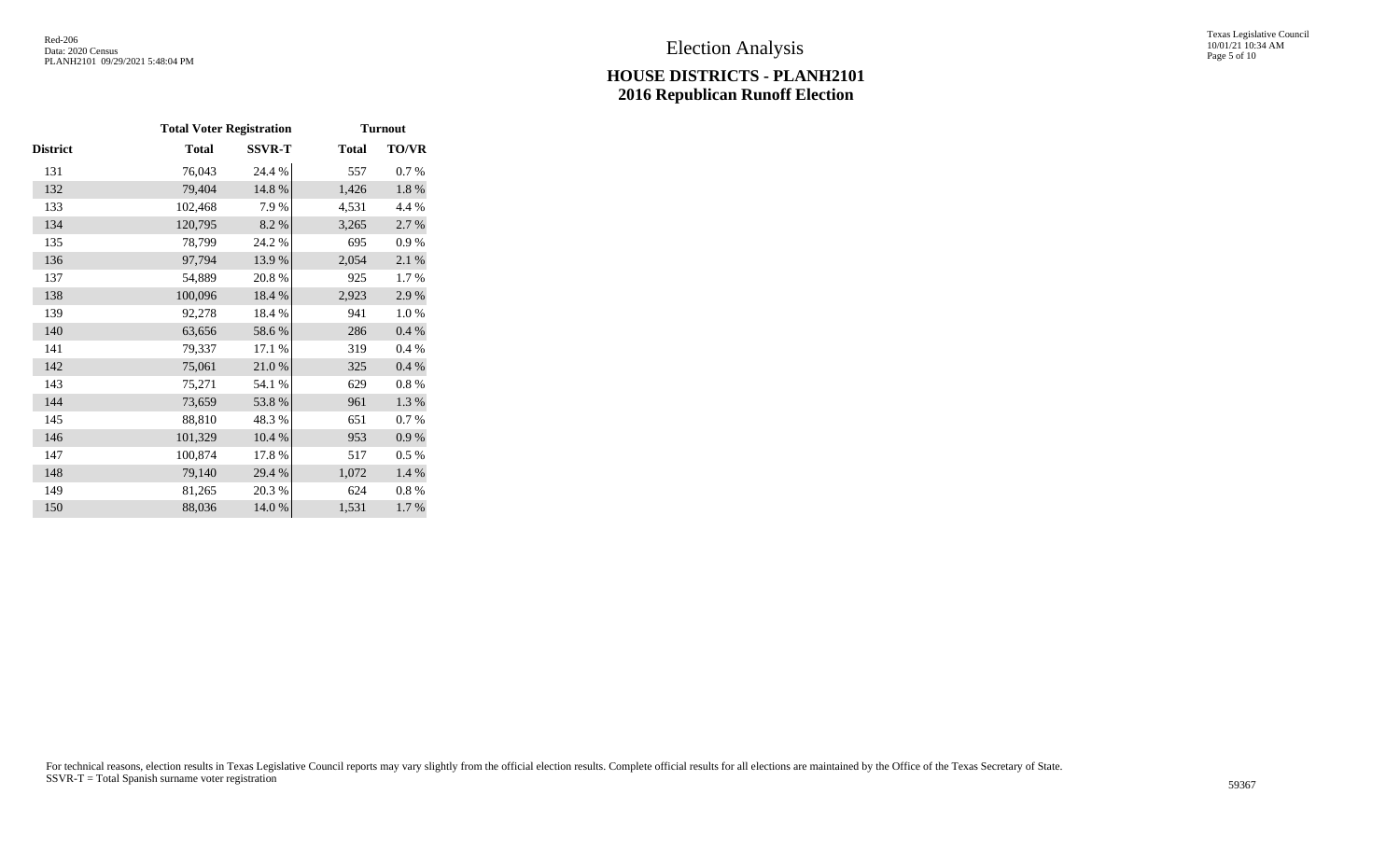|                 |                    | <b>RR COMM1</b> |         | CCA <sub>2</sub> |                |        | CCA <sub>5</sub> |        |                 |           |                  |        |
|-----------------|--------------------|-----------------|---------|------------------|----------------|--------|------------------|--------|-----------------|-----------|------------------|--------|
| <b>District</b> | <b>Christian-R</b> |                 | Gates-R |                  | Keel-R         |        | <b>Wheless-R</b> |        | <b>Walker-R</b> |           | <b>Webster-R</b> |        |
| <b>STATE</b>    | 192,827 50.9 %     |                 | 185,908 | 49.1 %           | 185,861 51.0 % |        | 178,911 49.0 %   |        | 208,723 58.2 %  |           | 150,170 41.8 %   |        |
|                 | 2,875              | 61.9%           | 1,772   | 38.1 %           | 1,856          | 42.4 % | 2,523            | 57.6%  | 2,289           | 53.2 %    | 2,010            | 46.8%  |
| $\overline{2}$  | 3,688              | 56.1 %          | 2,889   | 43.9%            | 3,192          | 51.0%  | 3,062            | 49.0%  | 4,129           | 66.7%     | 2,057            | 33.3 % |
| 3               | 992                | 40.1 %          | 1,482   | 59.9%            | 1,269          | 53.4 % | 1,109            | 46.6%  | 1,127           | 48.6%     | 1,194            | 51.4 % |
| $\overline{4}$  | 2,387              | 50.4 %          | 2,346   | 49.6%            | 2,438          | 53.5 % | 2,121            | 46.5%  | 2,890           | 66.2%     | 1,478            | 33.8%  |
| 5               | 8,756              | 66.7%           | 4,375   | 33.3%            | 5,833          | 46.2%  | 6,796            | 53.8%  | 6,987           | 56.0%     | 5,494            | 44.0%  |
| 6               | 4,329              | 71.0 %          | 1,765   | 29.0%            | 2,756          | 47.0%  | 3,114            | 53.0%  | 3,235           | 56.9%     | 2,451            | 43.1 % |
| 7               | 4,690              | 68.0%           | 2,206   | 32.0%            | 2,764          | 42.4 % | 3,750            | 57.6 % | 3,596           | 56.4%     | 2,776            | 43.6 % |
| 8               | 2,073              | 57.5 %          | 1,535   | 42.5 %           | 1,596          | 45.5 % | 1,912            | 54.5 % | 2,247           | 65.1 %    | 1,207            | 34.9%  |
| 9               | 2,492              | 70.7%           | 1,033   | 29.3 %           | 1,679          | 53.6%  | 1,455            | 46.4%  | 2,240           | 71.0%     | 915              | 29.0%  |
| 10              | 539                | 40.4 %          | 795     | 59.6%            | 630            | 48.6%  | 665              | 51.4 % | 823             | 63.9%     | 464              | 36.1 % |
| 11              | 6,415              | 73.4 %          | 2,326   | 26.6%            | 3,634          | 48.2%  | 3,912            | 51.8%  | 5,114           | 68.1 %    | 2,394            | 31.9%  |
| 12              | 2,859              | 54.8%           | 2,360   | 45.2%            | 2,716          | 53.9%  | 2,319            | 46.1%  | 2,995           | 61.1%     | 1,910            | 38.9%  |
| 13              | 2,247              | 44.4 %          | 2,812   | 55.6%            | 2,708          | 56.0%  | 2,131            | 44.0%  | 3,325           | 69.3%     | 1,474            | 30.7%  |
| 14              | 311                | 42.6%           | 419     | 57.4 %           | 407            | 57.6%  | 300              | 42.4 % | 361             | 52.4 %    | 328              | 47.6%  |
| 15              | 1,445              | 48.7%           | 1,523   | 51.3%            | 1,522          | 53.2%  | 1,338            | 46.8%  | 1,254           | 45.7%     | 1,487            | 54.3 % |
| 16              | 2,437              | 40.0%           | 3,656   | 60.0%            | 3,258          | 56.8%  | 2,474            | 43.2 % | 3,260           | 58.0%     | 2,365            | 42.0 % |
| 17              | 1,546              | 41.9%           | 2,144   | 58.1 %           | 2,003          | 56.4%  | 1,547            | 43.6%  | 2,168           | 62.5 %    | 1,302            | 37.5 % |
| 18              | 5,661              | 54.6 %          | 4,701   | 45.4 %           | 4,866          | 49.0 % | 5,068            | 51.0%  | 6,518           | 66.0%     | 3,356            | 34.0 % |
| 19              | 6,208              | 58.1 %          | 4,472   | 41.9%            | 5,557          | 54.9%  | 4,571            | 45.1 % | 6,249           | 62.9%     | 3,685            | 37.1 % |
| 20              | 1,312              | 42.1 %          | 1,807   | 57.9%            | 1,415          | 46.9%  | 1,602            | 53.1 % | 1,558           | 51.5 %    | 1,467            | 48.5 % |
| 21              | 1,621              | 60.2%           | 1,073   | 39.8%            | 1,317          | 52.3%  | 1,200            | 47.7%  | 1,659           | 65.1 %    | 890              | 34.9%  |
| 22              | 196                | 45.9%           | 231     | 54.1 %           | 200            | 47.7%  | 219              | 52.3 % | 244             | 58.5 %    | 173              | 41.5 % |
| 23              | 991                | 42.4 %          | 1,346   | 57.6%            | 1,383          | 62.1 % | 844              | 37.9%  | 1,455           | 66.2%     | 742              | 33.8%  |
| 24              | 941                | 39.0%           | 1,472   | 61.0%            | 1,390          | 60.9%  | 892              | 39.1 % | 1,373           | $60.8~\%$ | 884              | 39.2 % |
| 25              | 294                | 46.9%           | 333     | 53.1 %           | 365            | 58.8%  | 256              | 41.2%  | 308             | 50.2 %    | 306              | 49.8%  |
| 26              | 729                | 30.7%           | 1,643   | 69.3%            | 962            | 44.9 % | 1,181            | 55.1 % | 1,129           | 54.6 %    | 939              | 45.4 % |
| 27              | 300                | 37.0%           | 511     | 63.0%            | 361            | 45.8%  | 428              | 54.2 % | 368             | 48.1 %    | 397              | 51.9%  |
| 28              | 1,207              | 36.1 %          | 2,139   | 63.9%            | 1,347          | 44.7 % | 1,666            | 55.3%  | 1,598           | 54.7%     | 1,325            | 45.3%  |
| 29              | 315                | 45.1 %          | 384     | 54.9%            | 335            | 49.2 % | 346              | 50.8%  | 322             | 47.7%     | 353              | 52.3 % |
| 30              | 1,190              | 33.3%           | 2,385   | 66.7%            | 1,988          | 59.9%  | 1,331            | 40.1 % | 2,319           | 70.3 %    | 982              | 29.7 % |
| 31              | 229                | 36.9%           | 391     | 63.1 %           | 336            | 56.6%  | 258              | 43.4 % | 375             | 62.9%     | 221              | 37.1 % |
| 32              | 536                | 37.4 %          | 898     | 62.6%            | 882            | 64.6%  | 483              | 35.4 % | 716             | 55.3%     | 579              | 44.7%  |
|                 |                    |                 |         |                  |                |        |                  |        |                 |           |                  |        |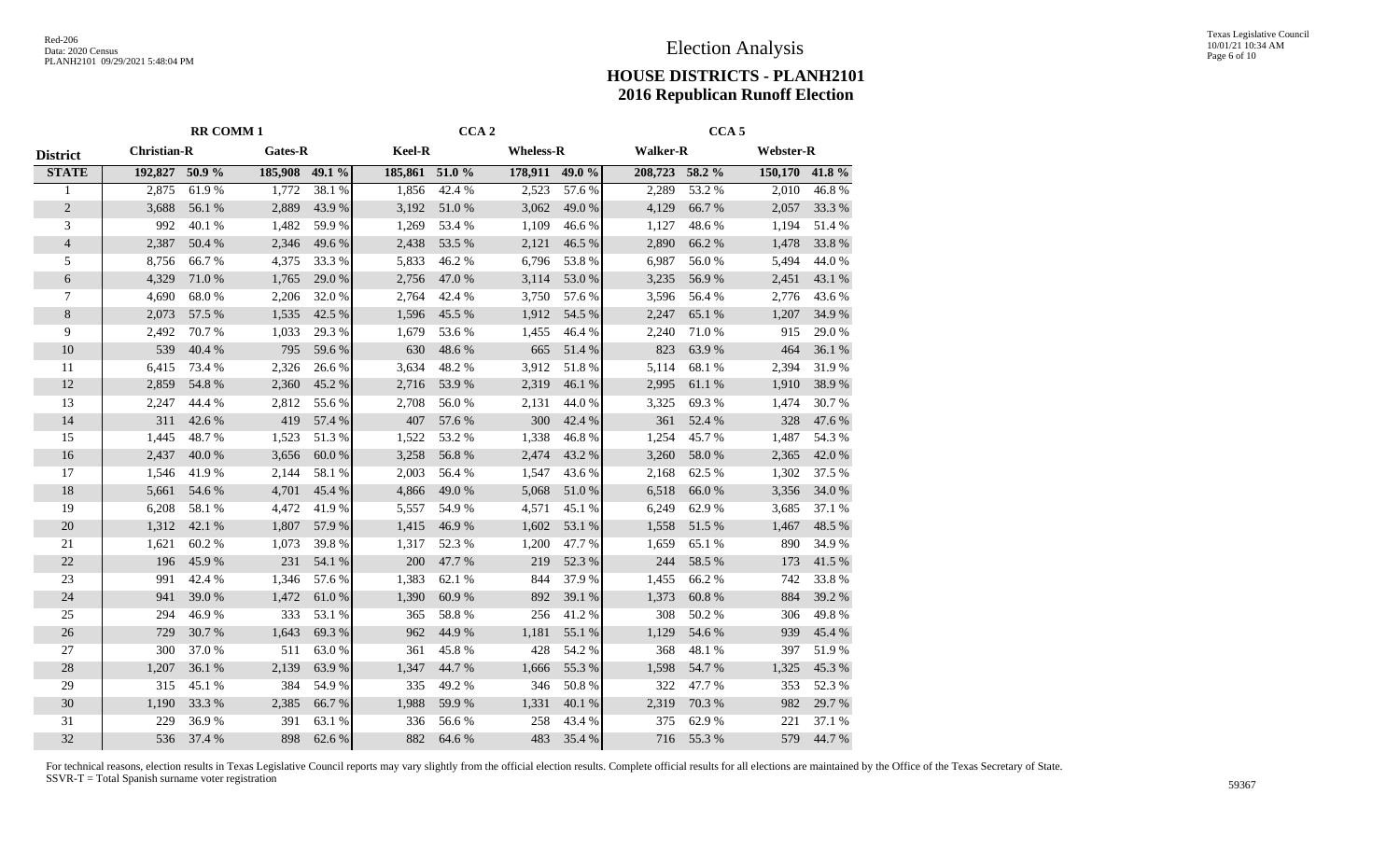|                 |                    | <b>RR COMM1</b> |         | CCA <sub>2</sub> |        |        | CCA <sub>5</sub> |        |       |                                     |       |        |
|-----------------|--------------------|-----------------|---------|------------------|--------|--------|------------------|--------|-------|-------------------------------------|-------|--------|
| <b>District</b> | <b>Christian-R</b> |                 | Gates-R |                  | Keel-R |        | <b>Wheless-R</b> |        |       | <b>Walker-R</b><br><b>Webster-R</b> |       |        |
| 33              | 3,118              | 65.9%           | 1,611   | 34.1 %           | 2,046  | 44.9%  | 2,507            | 55.1 % | 2,845 | 63.1 %                              | 1,663 | 36.9%  |
| 34              | 209                | 37.9 %          | 342     | 62.1 %           | 330    | 61.8%  | 204              | 38.2%  | 316   | 60.7%                               | 205   | 39.3 % |
| 35              | 191                | 39.1 %          | 298     | 60.9%            | 281    | 58.7%  | 198              | 41.3%  | 325   | 68.0%                               | 153   | 32.0%  |
| 36              | 96                 | 37.1 %          | 163     | 62.9%            | 158    | 62.5 % | 95               | 37.5 % | 191   | 75.5 %                              | 62    | 24.5 % |
| 37              | 381                | 41.3%           | 542     | 58.7%            | 561    | 61.2%  | 356              | 38.8%  | 608   | 68.2%                               | 284   | 31.8%  |
| 38              | 244                | 39.8%           | 369     | 60.2%            | 382    | 63.9%  | 216              | 36.1 % | 400   | 66.6%                               | 201   | 33.4 % |
| 39              | 71                 | 32.9 %          | 145     | 67.1 %           | 104    | 49.3%  | 107              | 50.7%  | 133   | 64.3 %                              | 74    | 35.7 % |
| 40              | 158                | 36.0%           | 281     | 64.0%            | 218    | 51.3%  | 207              | 48.7%  | 320   | 73.6 %                              | 115   | 26.4 % |
| 41              | 220                | 36.8%           | 378     | 63.2%            | 290    | 49.7%  | 294              | 50.3 % | 401   | 68.1%                               | 188   | 31.9%  |
| 42              | 19                 | 33.3 %          | 38      | 66.7%            | 28     | 49.1 % | 29               | 50.9%  | 39    | 68.4%                               | 18    | 31.6 % |
| 43              | 647                | 42.5 %          | 875     | 57.5 %           | 1,370  | 57.0%  | 1,035            | 43.0%  | 1,577 | 75.5 %                              | 512   | 24.5 % |
| 44              | 603                | 39.2 %          | 937     | 60.8%            | 806    | 59.9%  | 540              | 40.1 % | 921   | 63.7%                               | 525   | 36.3%  |
| 45              | 401                | 50.1 %          | 400     | 49.9%            | 395    | 50.4 % | 389              | 49.6%  | 495   | 64.0%                               | 278   | 36.0%  |
| 46              | 183                | 49.9%           | 184     | 50.1 %           | 201    | 54.9%  | 165              | 45.1 % | 156   | 42.4 %                              | 212   | 57.6 % |
| 47              | 664                | 47.4 %          | 736     | 52.6 %           | 796    | 58.7%  | 561              | 41.3%  | 619   | 47.8%                               | 675   | 52.2 % |
| 48              | 837                | 51.4 %          | 792     | 48.6%            | 891    | 57.1 % | 669              | 42.9%  | 707   | 45.7%                               | 840   | 54.3 % |
| 49              | 332                | 48.3%           | 356     | 51.7%            | 438    | 64.8%  | 238              | 35.2%  | 317   | 48.0%                               | 343   | 52.0%  |
| 50              | 230                | 53.0%           | 204     | 47.0%            | 241    | 56.7%  | 184              | 43.3%  | 188   | 44.0%                               | 239   | 56.0%  |
| 51              | 121                | 48.4%           | 129     | 51.6%            | 145    | 59.2%  | 100              | 40.8%  | 127   | 53.8%                               | 109   | 46.2%  |
| 52              | 715                | 44.0 %          | 911     | 56.0%            | 730    | 46.7%  | 832              | 53.3 % | 746   | 46.5 %                              | 857   | 53.5 % |
| 53              | 4,410              | 48.6%           | 4,659   | 51.4 %           | 4,733  | 54.3 % | 3,985            | 45.7%  | 5,450 | 63.8%                               | 3,090 | 36.2 % |
| 54              | 2,257              | 55.7%           | 1,795   | 44.3 %           | 2,191  | 56.7%  | 1,672            | 43.3 % | 2,587 | 66.8%                               | 1,288 | 33.2 % |
| 55              | 1,881              | 54.3 %          | 1,584   | 45.7%            | 1,794  | 54.9%  | 1,473            | 45.1 % | 2,136 | 65.6%                               | 1,118 | 34.4 % |
| 56              | 589                | 42.4 %          | 800     | 57.6 %           | 780    | 58.8%  | 547              | 41.2%  | 844   | 64.3 %                              | 468   | 35.7%  |
| 57              | 1,310              | 51.2%           | 1,249   | 48.8%            | 1,090  | 43.4 % | 1,421            | 56.6%  | 1,254 | 51.1%                               | 1,198 | 48.9%  |
| 58              | 3,397              | 49.4 %          | 3,474   | 50.6%            | 3,824  | 58.9%  | 2,670            | 41.1%  | 4,549 | 70.4 %                              | 1,913 | 29.6 % |
| 59              | 2,321              | 44.5 %          | 2,890   | 55.5 %           | 2,313  | 46.2%  | 2,692            | 53.8%  | 3,395 | 68.1%                               | 1,589 | 31.9%  |
| 60              | 692                | 47.5 %          | 766     | 52.5 %           | 379    | 24.6 % | 1,162            | 75.4 % | 697   | 48.4 %                              | 743   | 51.6%  |
| 61              | 4,217              | 56.4 %          | 3,265   | 43.6 %           | 3,648  | 50.9%  | 3,521            | 49.1 % | 4,836 | 67.7 %                              | 2,304 | 32.3 % |
| 62              | 1,148              | 46.1%           | 1,342   | 53.9%            | 1,213  | 50.6%  | 1,182            | 49.4 % | 1,445 | 61.8%                               | 892   | 38.2%  |
| 63              | 500                | 43.0%           | 663     | 57.0%            | 414    | 36.3%  | 727              | 63.7%  | 498   | 44.4 %                              | 624   | 55.6%  |
| 64              | 1,362              | 45.8%           | 1,614   | 54.2 %           | 1,375  | 47.8 % | 1,501            | 52.2%  | 1,640 | 58.6%                               | 1,157 | 41.4 % |
| 65              | 433                | 41.8%           | 603     | 58.2%            | 404    | 39.2 % | 626              | 60.8%  | 409   | 40.8%                               | 593   | 59.2%  |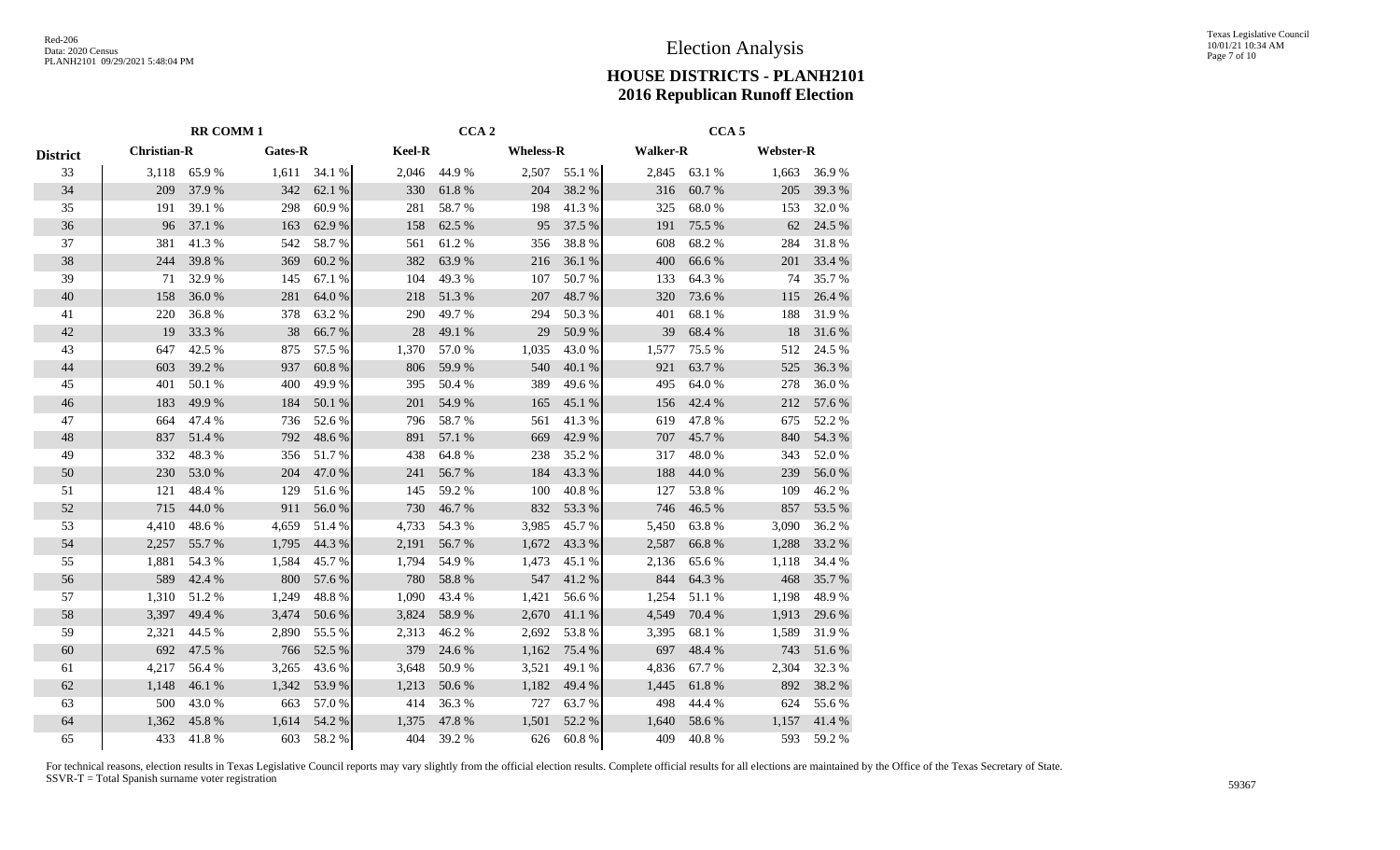|                 | <b>RR COMM1</b>    |        |         |        |        | CCA <sub>2</sub> |                  |        | CCA <sub>5</sub> |                  |       |                  |  |
|-----------------|--------------------|--------|---------|--------|--------|------------------|------------------|--------|------------------|------------------|-------|------------------|--|
| <b>District</b> | <b>Christian-R</b> |        | Gates-R |        | Keel-R |                  | <b>Wheless-R</b> |        | <b>Walker-R</b>  |                  |       | <b>Webster-R</b> |  |
| 66              | 1,076              | 55.2 % | 874     | 44.8%  | 616    | 31.3%            | 1,355            | 68.7%  | 824              | 42.7 %           | 1,106 | 57.3 %           |  |
| 67              | 1,002              | 42.5 % | 1,356   | 57.5 % | 695    | 28.1 %           | 1,779            | 71.9%  | 973              | 41.8%            | 1,354 | 58.2%            |  |
| 68              | 5,017              | 50.9%  | 4,843   | 49.1 % | 4,735  | 51.4 %           | 4,475            | 48.6%  | 6,012            | 66.5 %           | 3,033 | 33.5 %           |  |
| 69              | 1,252              | 58.4%  | 891     | 41.6%  | 982    | 47.4 %           | 1,091            | 52.6 % | 1,253            | $61.1\text{ }\%$ | 799   | 38.9%            |  |
| 70              | 937                | 51.9%  | 870     | 48.1 % | 620    | 32.7 %           | 1,275            | 67.3 % | 875              | 48.4 %           | 933   | 51.6%            |  |
| 71              | 6,785              | 56.1%  | 5,301   | 43.9%  | 6,009  | 52.0%            | 5,554            | 48.0%  | 7,207            | 63.3%            | 4,174 | 36.7%            |  |
| 72              | 1,334              | 47.7%  | 1,465   | 52.3 % | 1,468  | 54.4 %           | 1,229            | 45.6%  | 1,763            | 65.8%            | 917   | 34.2 %           |  |
| 73              | 5,396              | 52.8%  | 4,832   | 47.2 % | 5,032  | 51.6%            | 4,718            | 48.4%  | 5,848            | 60.2%            | 3,860 | 39.8%            |  |
| 74              | 249                | 50.3%  | 246     | 49.7%  | 259    | 53.4 %           | 226              | 46.6%  | 286              | 60.7%            | 185   | 39.3 %           |  |
| 75              | 55                 | 43.0%  | 73      | 57.0 % | 82     | 62.6%            | 49               | 37.4 % | 85               | 65.9%            | 44    | 34.1 %           |  |
| 76              | 443                | 34.4 % | 845     | 65.6%  | 547    | 44.7 %           | 677              | 55.3 % | 639              | 54.2 %           | 539   | 45.8%            |  |
| 77              | 164                | 45.1 % | 200     | 54.9%  | 210    | 57.2 %           | 157              | 42.8%  | 251              | 68.6%            | 115   | 31.4 %           |  |
| 78              | 327                | 43.6 % | 423     | 56.4 % | 439    | 58.4%            | 313              | 41.6%  | 500              | 67.1 %           | 245   | 32.9 %           |  |
| 79              | 253                | 43.5 % | 328     | 56.5 % | 358    | 62.0%            | 219              | 38.0%  | 382              | 66.9%            | 189   | 33.1 %           |  |
| 80              | 190                | 45.5 % | 228     | 54.5 % | 237    | 57.9%            | 172              | 42.1 % | 274              | 66.8%            | 136   | 33.2 %           |  |
| 81              | 644                | 43.4 % | 839     | 56.6%  | 730    | 50.5 %           | 715              | 49.5 % | 931              | 64.3%            | 516   | 35.7%            |  |
| 82              | 1,219              | 52.7%  | 1,095   | 47.3 % | 1,048  | 47.1 %           | 1,179            | 52.9%  | 1,324            | 60.3%            | 870   | 39.7%            |  |
| 83              | 7,680              | 63.9%  | 4,337   | 36.1 % | 5,993  | 51.7%            | 5,610            | 48.3%  | 7,266            | 62.5 %           | 4,368 | 37.5 %           |  |
| 84              | 5,042              | 63.8%  | 2,860   | 36.2%  | 4,090  | 53.2 %           | 3,604            | 46.8%  | 4,591            | 60.4 %           | 3,007 | 39.6 %           |  |
| 85              | 1,360              | 32.4 % | 2,841   | 67.6 % | 2,290  | 60.2%            | 1,514            | 39.8%  | 2,480            | 66.8%            | 1,233 | 33.2 %           |  |
| 86              | 771                | 48.9%  | 805     | 51.1 % | 897    | 58.5 %           | 637              | 41.5 % | 872              | 58.2%            | 626   | 41.8%            |  |
| 87              | 1,569              | 46.6%  | 1,797   | 53.4 % | 1,832  | 55.1 %           | 1,493            | 44.9%  | 2,190            | 67.1 %           | 1,072 | 32.9%            |  |
| 88              | 5,397              | 57.3 % | 4,026   | 42.7 % | 4,940  | 54.1 %           | 4,193            | 45.9%  | 6,228            | 69.0%            | 2,795 | 31.0%            |  |
| 89              | 623                | 42.4 % | 847     | 57.6 % | 366    | 24.1 %           | 1,155            | 75.9%  | 542              | 37.8%            | 892   | 62.2 %           |  |
| 90              | 713                | 55.7%  | 566     | 44.3 % | 579    | 47.1 %           | 649              | 52.9 % | 636              | 52.6 %           | 573   | 47.4 %           |  |
| 91              | 1,473              | 58.0%  | 1,066   | 42.0%  | 1,021  | 41.8%            | 1,419            | 58.2 % | 1,207            | 49.7%            | 1,222 | 50.3 %           |  |
| 92              | 767                | 57.8 % | 560     | 42.2 % | 611    | 47.8%            | 666              | 52.2 % | 663              | 52.9%            | 590   | 47.1 %           |  |
| 93              | 853                | 62.6 % | 510     | 37.4 % | 528    | 39.8%            | 798              | 60.2%  | 592              | 45.1 %           | 722   | 54.9%            |  |
| 94              | 2,905              | 54.8%  | 2,395   | 45.2 % | 2,426  | 47.8%            | 2,650            | 52.2 % | 2,789            | 55.7%            | 2,214 | 44.3 %           |  |
| 95              | 665                | 53.9%  | 568     | 46.1%  | 591    | 49.4 %           | 606              | 50.6%  | 606              | 51.8%            | 565   | 48.2%            |  |
| 96              | 2,213              | 55.4 % | 1,779   | 44.6%  | 1,819  | 47.5 %           | 2,012            | 52.5 % | 2,137            | 56.3%            | 1,657 | 43.7%            |  |
| 97              | 2,265              | 56.2%  | 1,766   | 43.8%  | 1,795  | 47.2 %           | 2,007            | 52.8%  | 2,065            | 55.2%            | 1,677 | 44.8%            |  |
| 98              | 2,083              | 63.2 % | 1,213   | 36.8%  | 1,202  | 38.6%            | 1,912            | 61.4%  |                  | 1,397 45.8 %     | 1,651 | 54.2 %           |  |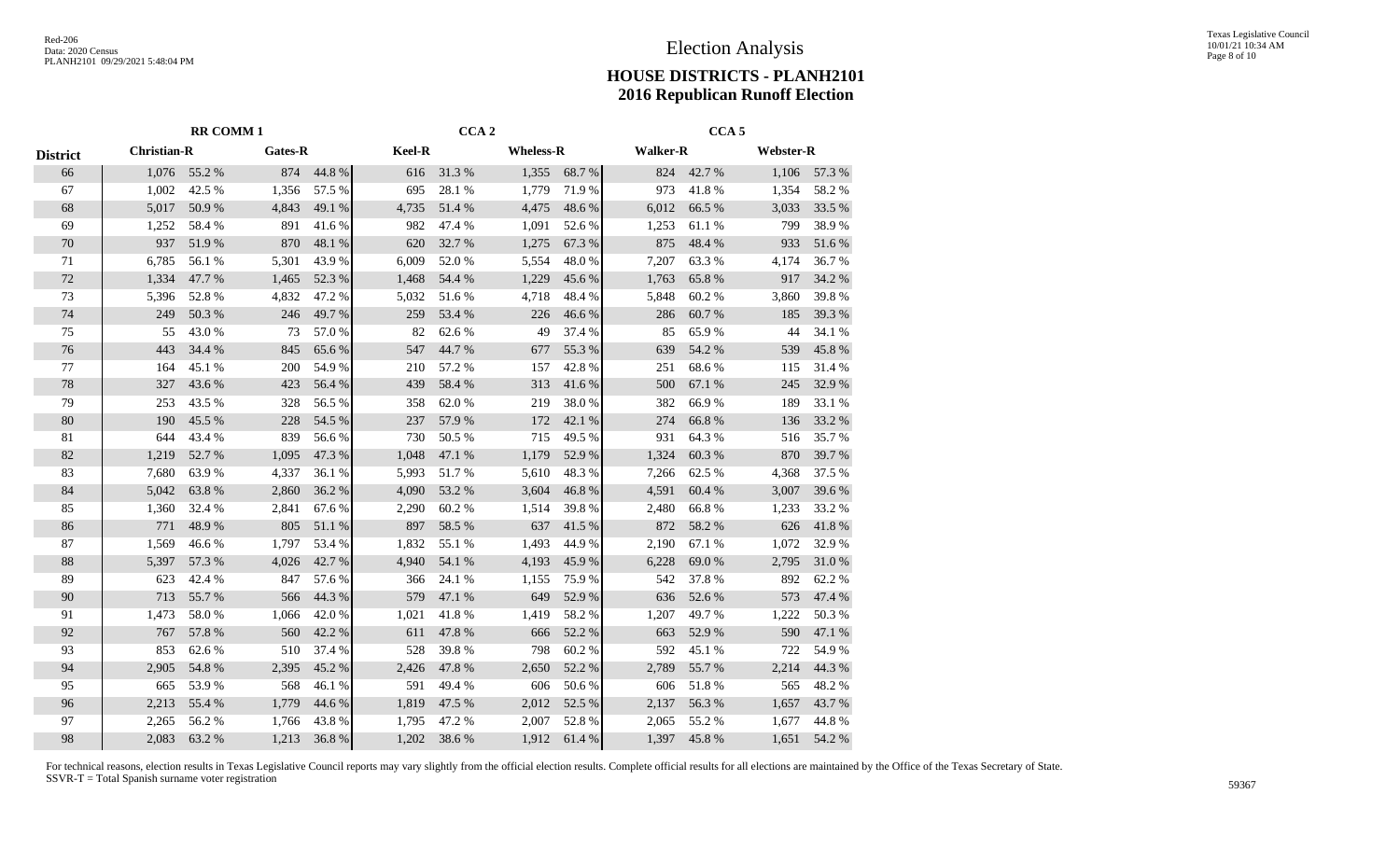|                 |                    | <b>RR COMM1</b> |         | CCA <sub>2</sub> |               |        | CCA <sub>5</sub> |        |                 |        |                  |        |
|-----------------|--------------------|-----------------|---------|------------------|---------------|--------|------------------|--------|-----------------|--------|------------------|--------|
| <b>District</b> | <b>Christian-R</b> |                 | Gates-R |                  | <b>Keel-R</b> |        | <b>Wheless-R</b> |        | <b>Walker-R</b> |        | <b>Webster-R</b> |        |
| 99              | 1,550              | 54.1 %          | 1,317   | 45.9%            | 1,357         | 49.4 % | 1,390            | 50.6 % | 1,452           | 53.6 % | 1,259            | 46.4 % |
| 100             | 118                | 40.8%           | 171     | 59.2 %           | 163           | 55.6%  | 130              | 44.4 % | 174             | 60.4 % | 114              | 39.6 % |
| 101             | 565                | 57.9 %          | 411     | 42.1 %           | 483           | 50.9%  | 465              | 49.1 % | 509             | 54.8%  | 420              | 45.2 % |
| 102             | 307                | 38.3%           | 494     | 61.7%            | 423           | 52.3 % | 386              | 47.7 % | 440             | 55.5 % | 353              | 44.5 % |
| 103             | 175                | 41.9%           | 243     | 58.1%            | 190           | 47.6%  | 209              | 52.4 % | 189             | 47.8%  | 206              | 52.2 % |
| 104             | 60                 | 34.5 %          | 114     | 65.5%            | 101           | 59.1 % | 70               | 40.9%  | 103             | 63.2%  | 60               | 36.8%  |
| 105             | 255                | 45.6%           | 304     | 54.4 %           | 277           | 49.6%  | 282              | 50.4 % | 279             | 51.7%  | 261              | 48.3%  |
| 106             | 554                | 47.1 %          | 621     | 52.9%            | 437           | 38.0%  | 712              | 62.0%  | 523             | 45.8%  | 620              | 54.2 % |
| 107             | 308                | 38.3%           | 497     | 61.7%            | 393           | 49.4 % | 403              | 50.6%  | 388             | 50.7%  | 377              | 49.3%  |
| 108             | 873                | 43.7%           | 1,127   | 56.4 %           | 1,152         | 55.4 % | 926              | 44.6 % | 1,202           | 60.0%  | 802              | 40.0%  |
| 109             | 141                | 47.0%           | 159     | 53.0%            | 138           | 46.6%  | 158              | 53.4 % | 158             | 53.7%  | 136              | 46.3%  |
| 110             | 60                 | 38.2%           | 97      | 61.8%            | 64            | 42.7%  | 86               | 57.3 % | 81              | 55.5 % | 65               | 44.5 % |
| 111             | 430                | 58.3%           | 308     | 41.7%            | 298           | 41.4%  | 421              | 58.6%  | 306             | 43.0%  | 405              | 57.0%  |
| 112             | 680                | 42.2 %          | 931     | 57.8 %           | 818           | 51.4%  | 772              | 48.6%  | 841             | 54.0 % | 716              | 46.0%  |
| 113             | 299                | 37.0%           | 509     | 63.0%            | 372           | 46.9%  | 421              | 53.1 % | 410             | 52.0%  | 378              | 48.0%  |
| 114             | 186                | 48.2%           | 200     | 51.8%            | 175           | 46.2%  | 204              | 53.8%  | 206             | 54.9%  | 169              | 45.1 % |
| 115             | 500                | 46.5 %          | 576     | 53.5 %           | 509           | 47.4 % | 565              | 52.6%  | 553             | 52.8%  | 494              | 47.2 % |
| 116             | 329                | 38.9%           | 517     | 61.1 %           | 466           | 57.4 % | 346              | 42.6 % | 451             | 56.2%  | 352              | 43.8%  |
| 117             | 153                | 37.1 %          | 259     | 62.9%            | 277           | 68.6%  | 127              | 31.4 % | 230             | 57.2 % | 172              | 42.8%  |
| 118             | 241                | 38.1 %          | 391     | 61.9%            | 385           | 61.8%  | 238              | 38.2 % | 353             | 57.4 % | 262              | 42.6 % |
| 119             | 169                | 33.8%           | 331     | 66.2%            | 263           | 55.0%  | 215              | 45.0%  | 288             | 61.1%  | 183              | 38.9%  |
| 120             | 271                | 37.9%           | 444     | 62.1 %           | 441           | 63.1 % | 258              | 36.9%  | 443             | 64.3 % | 246              | 35.7%  |
| 121             | 1,000              | 37.2 %          | 1,687   | 62.8%            | 1,573         | 61.2%  | 996              | 38.8%  | 1,508           | 60.1%  | 1,001            | 39.9%  |
| 122             | 510                | 38.5 %          | 815     | 61.5 %           | 764           | 59.8%  | 514              | 40.2 % | 661             | 52.6 % | 595              | 47.4 % |
| 123             | 453                | 36.0%           | 806     | 64.0%            | 697           | 58.2%  | 501              | 41.8%  | 708             | 59.6%  | 479              | 40.4 % |
| 124             | 128                | 36.9%           | 219     | 63.1 %           | 202           | 59.1 % | 140              | 40.9%  | 206             | 60.9%  | 132              | 39.1 % |
| 125             | 312                | 39.9%           | 470     | 60.1%            | 426           | 55.8%  | 338              | 44.2 % | 409             | 54.5 % | 342              | 45.5 % |
| 126             | 883                | 32.7%           | 1,816   | 67.3 %           | 1,342         | 50.3 % | 1,325            | 49.7%  | 944             | 36.1 % | 1,672            | 63.9%  |
| 127             | 1,129              | 40.5 %          | 1,661   | 59.5 %           | 1,734         | 62.0%  | 1,062            | 38.0%  | 779             | 28.5 % | 1,954            | 71.5 % |
| 128             | 2,003              | 40.0%           | 3,002   | 60.0%            | 2,461         | 50.8 % | 2,383            | 49.2 % | 2,575           | 54.2 % | 2,173            | 45.8%  |
| 129             | 959                | 33.3 %          | 1,917   | 66.7%            | 1,446         | 50.8%  | 1,402            | 49.2%  | 1,074           | 38.6 % | 1,710            | 61.4%  |
| 130             | 620                | 35.9%           | 1,105   | 64.1 %           | 815           | 48.1 % | 880              | 51.9%  | 543             | 32.6%  | 1,125            | 67.4 % |
| 131             | 134                | 24.5 %          | 414     | 75.5 %           | 217           | 40.2 % | 323              | 59.8%  | 166             | 31.0%  | 369              | 69.0%  |